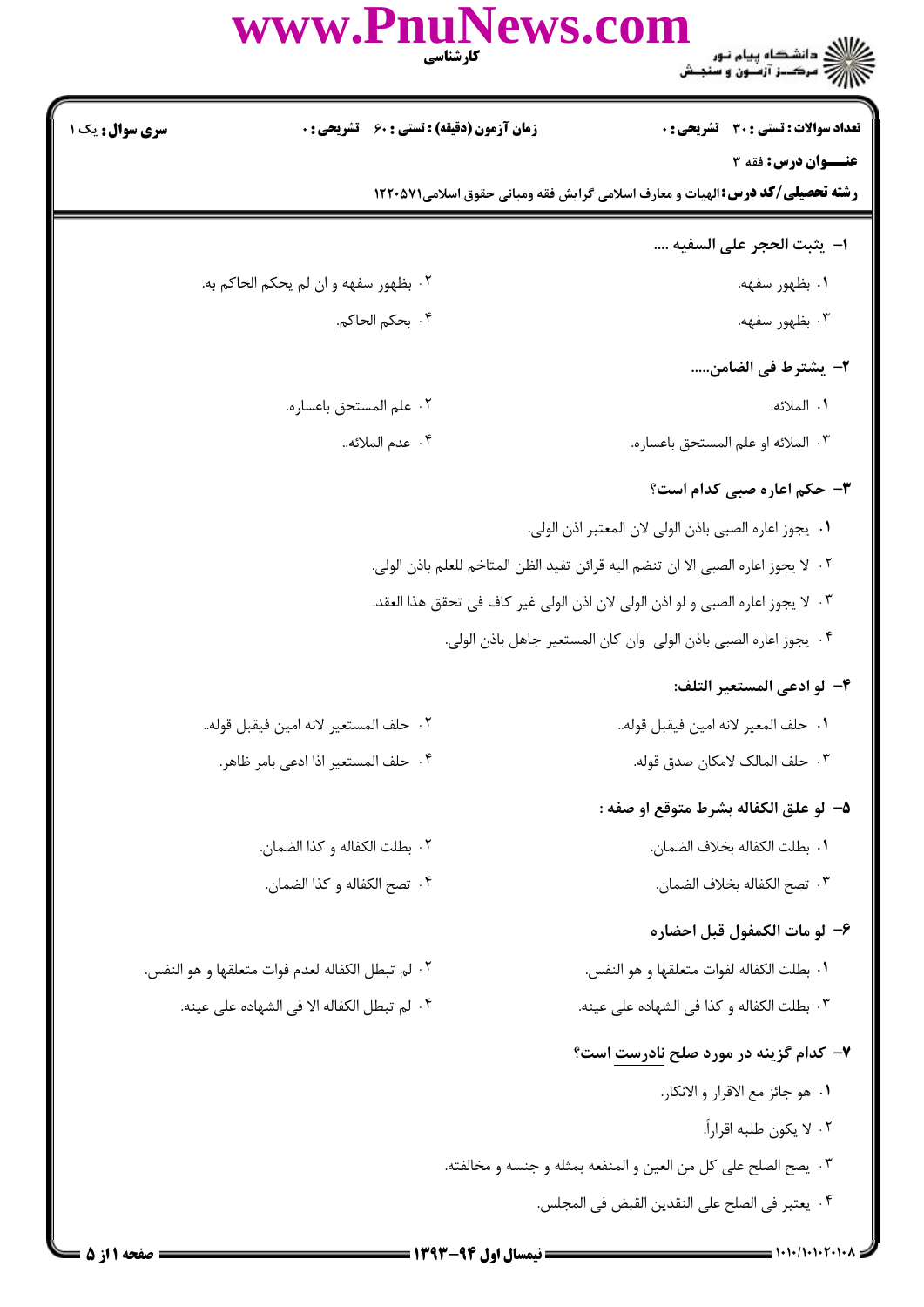كارشناسي **[www.PnuNews.com](http://www.pnunews.com)**

| <b>سری سوال : ۱ یک</b>                               |                                              | <b>زمان آزمون (دقیقه) : تستی : 60 ٪ تشریحی : 0</b>                                                                   |                                                                                  | <b>تعداد سوالات : تستی : 30 ٪ تشریحی : 0</b> |
|------------------------------------------------------|----------------------------------------------|----------------------------------------------------------------------------------------------------------------------|----------------------------------------------------------------------------------|----------------------------------------------|
|                                                      |                                              | <b>رشته تحصیلی/کد درس:</b> الهیات و معارف اسلامی گرایش فقه ومبانی حقوق اسلامی۱۲۲۰۵۷۱                                 |                                                                                  | عنــوان درس: فقه 3                           |
|                                                      |                                              |                                                                                                                      | ۸– کدام گزینه در مورد شرکت صحیح است؟                                             |                                              |
|                                                      |                                              | ٠١ و المعتبر شركه العنان بان يتعاقدا على ان يعمل كل منهما بنفسه و يشتركا في الحاصل.                                  |                                                                                  |                                              |
|                                                      |                                              |                                                                                                                      | ٠٢ لا يعتبر شركه الاعمال؛ و هي شركه الاموال.                                     |                                              |
|                                                      |                                              | ٠٣ لا يعتبر شركه المفاوضه؛ و هي ان يشترك شخصان فصاعداً بعقد لفظي ان يكون بينهما ما يكتسبان و يربحان و يلتزمان.       |                                                                                  |                                              |
|                                                      |                                              | ۰۴ و المعتبر شركه العنان؛ نسبت الى العنان لاستوا الشريكين فى ولايه الفسخ و التصرف و استحقاق الربح على قدر راس المال. |                                                                                  |                                              |
|                                                      |                                              |                                                                                                                      | ٩– لو شرطا المشتركان عدم التساوى في الربح على تقدير تساوى المالين:               |                                              |
|                                                      |                                              | ٠١. فالاظهر بطلان الشرط دون الشركه لان الزياده الحاصله في الربح لاحدهما ليس في مقابلها عوض.                          |                                                                                  |                                              |
|                                                      |                                              |                                                                                                                      | ٢.  يجوز مطلقاً لعموم الامر بالوفا بالعقود" المومنون عند شروطهم" واصاله الاباحه. |                                              |
|                                                      |                                              |                                                                                                                      | ٣.  يجوز مطلقاً لاصاله الاباحه و بناء الشركه على الارفاق و منه موضع النزاع.      |                                              |
|                                                      |                                              |                                                                                                                      | ۰۴ فالاظهر بطلان الشرط و يتبعه بطلان الشركه بمعنى الاذن في التصرف.               |                                              |
|                                                      |                                              |                                                                                                                      | ۱۰- حکم تصرف یکی از شرکا در مال مشترک چیست؟                                      |                                              |
|                                                      | ٢.  لكل من الشركا التصرف ان لم ياذن الجميع . |                                                                                                                      | ٠١. ليس لاحد الشركا التصرف الا باذن الجميع.                                      |                                              |
| ۴ ·  لكل من الشر كا التصرف عرضاً كان المال او نقداً. |                                              |                                                                                                                      | ٠٣ ليس لاحد الشركا التصرف ان كان المال نقداً.                                    |                                              |
|                                                      |                                              |                                                                                                                      | 11- دیدگاه مشهور در مورد شرط لزوم در عقد مضاربه چیست؟                            |                                              |
|                                                      |                                              |                                                                                                                      | ٠١. اشتراط اللزوم يثمر المنع من التصرف.                                          |                                              |
|                                                      |                                              |                                                                                                                      | ٠٢ اشتراط اللزوم مبطل لانه مناف لمقتضى العقد بخلاف شرط الاجل.                    |                                              |
|                                                      |                                              |                                                                                                                      | ٣. اشتراط اللزوم غير مبطل لانه غير مناف لمقتضى العقد بخلاف شرط الاجل.            |                                              |
|                                                      |                                              |                                                                                                                      | ۴ · اشتراط اللزوم يقتصر التصرف على ما شرطا المتعاقدان.                           |                                              |
|                                                      |                                              |                                                                                                                      | 1۲-  فلو اشترى العامل نسيئه او بغير نقد البلد او بازيد من ثمن المثل:             |                                              |
|                                                      | ۰۲ بطل سواء اجازه المالک او لم يجز.          |                                                                                                                      |                                                                                  | ۰۱ صح سواء اجازه المالک او لم يجز.           |
|                                                      | ۰۴ فان اجاز المالک صح و للعامل اجره مثله.    |                                                                                                                      |                                                                                  | ٠٣ فان اجاز المالک صح و الا بطل.             |
|                                                      |                                              |                                                                                                                      | 1۳– والقول في قدر راس المال في المضاربه:                                         |                                              |
|                                                      | ٢. قول المالك لانه امين فيقبل قوله فيه.      |                                                                                                                      | ١.  قول العامل لانه منكر للزائد و الاصل.                                         |                                              |
|                                                      | ۴. قول المالک لانه منکر للزائد و الاصل معه.  |                                                                                                                      |                                                                                  | ٠٣ قول العامل لموافقه قوله مع الظاهر.        |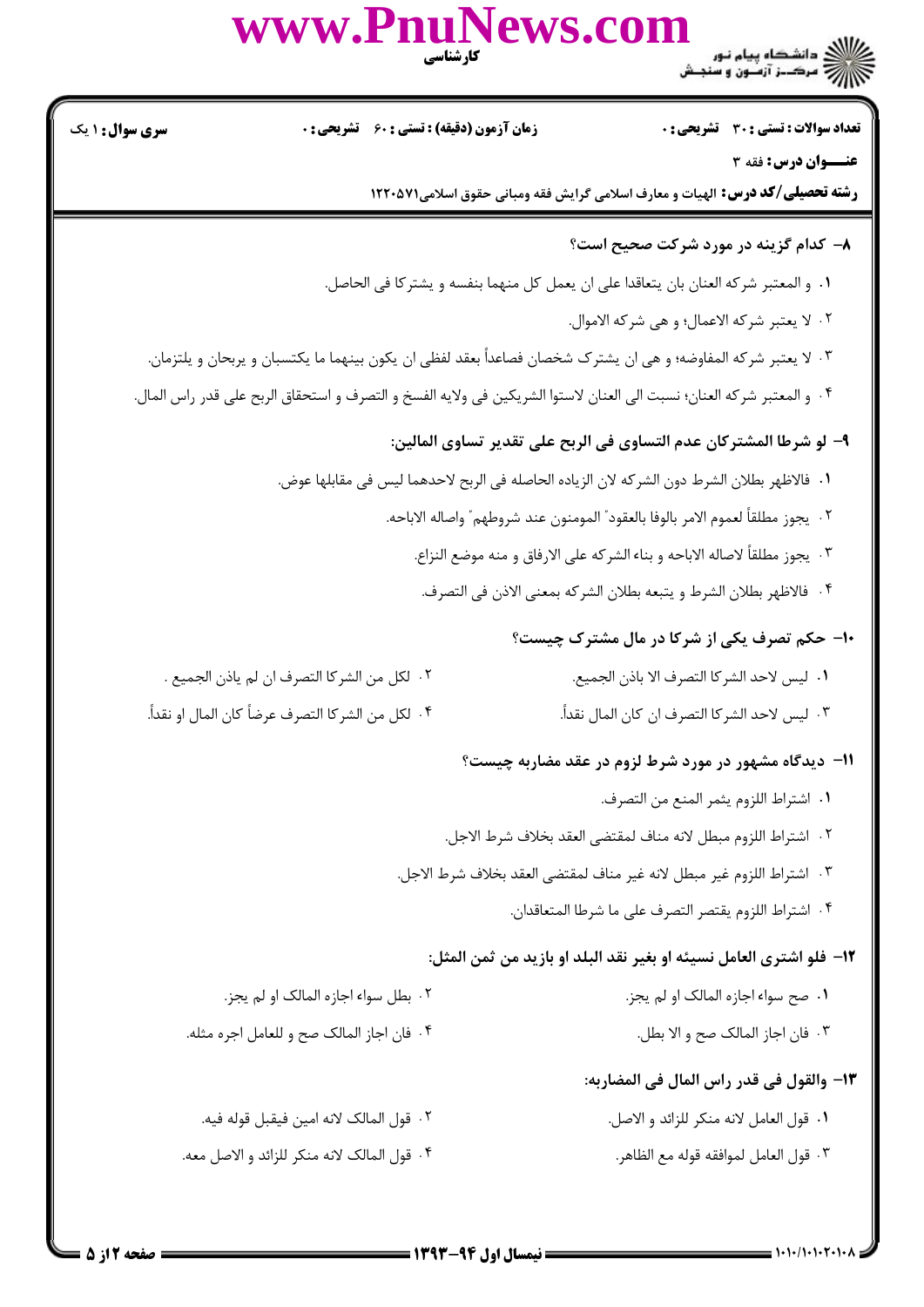www.Pnur **ws.com** ر دانشڪاه پيام نور در در در در در شور در در در شور در در در در در در در در در در در شهر شور در دانو کاربرد در <br>جزائم در در در انواع در انواع در سنجنش **زمان آزمون (دقیقه) : تستی : 60 گشریحی: 0** تعداد سوالات : تستى : 30 - تشريحي : 0

عنــوان درس: فقه 3

رشته تحصیلی/کد درس: الهیات و معارف اسلامی گرایش فقه ومبانی حقوق اسلامی۱۲۲۰۵۷۱

# **۱۴- کدام مورد امانت شرعی محسوب نمی شود؟**

- ٠١. ما تطيره الريح الي دار الغير من الامتعه.
- ٠٣ ما يوخذ من الصبي و المجنون من مال الغير.

## 1۵– اذا مات المودع سلمها المستودع:

- ۱. الى وارثه. ٢ . الى من يقوم مقامه.
- ۰۳ الی وارثه او الی من یقوم مقامه. ۰۴ الى الوصى او الوكيل.

# ۱۶– لو ادعى المستعير الرد:

٢. حلف المستعير لاصاله عدمه. ٠١. حلف المستعير لانه امين. ۴ . حلف المالک لانه امین ٠٣ حلف المالک لاصاله عدمه.

# **۱۷- کدام گزینه در مورد عقد مزارعه صحیح است**؟

- ٠١ تبطل بموت العامل.
- ٢٠- تبطل بموت العامل او المالک لان ذلک من مقتضى جواز العقد.
	- ۰۳ تبطل بموت المالک.
	- ۰۴ لا تبطل بموت العامل او المالک لان ذلک من مقتضى اللزوم.

#### 1٨- اذا بطلت المزارعه:

| ٠٢ فالحاصل بينهما و لكل منهما على الآخر اجره المثل. | ٠١. فالحاصل لصاحب البذر و عليه الاجره للباقي.     |
|-----------------------------------------------------|---------------------------------------------------|
| ۰۴ فالحاصل بينهما و للمزارع اجره المثل.             | ٠٣ فالحاصل للمزارع و عليه لصاحب الارض اجره مثلها. |

#### 19- لو ادى المحال عليه فطلب الرجوع بما اداه على المحيل لانكاره الدين و ادعاه المحيل:

| ٢٠ تعارض الاصل و الظاهر و الظاهر ارجح.                    | ٠١ تعارض الاصل و الظاهر و الاصل ارجح.                       |
|-----------------------------------------------------------|-------------------------------------------------------------|
| . * · ان كان العقد الواقع بينهما بلفظ الضمان فالاصل ارجح. | . ٣ · ان كان العقد الواقع بينهما بلفظ الحواله فالظاهر ارجح. |

#### **۲۰**- لو شرط عقد مساقاه في عقد مساقاه:

٠١. فالاقرب الصحه لوجود المقتضى و انتفاء المانع. ٢. فالاقرب البطلان لان الشرط مناف مع مقتضى العقد. ۴. بطل الشرط فقط دون العقد. ٢. بطل الشرط و يتبعه العقد.

**۲۱**- در عبارت فقها،معامله ی زمین در برابر سهمی از محصول آن تا مدتی معلوم چه نامیده می شود؟

۰۴ مساقات ۰۲ مزارعه ۰۳ بیع ۰۱ مضاربه

**سری سوال : ۱ یک** 

٢. ما ينزع من الغاصب بطريق الحسبه.

۰۴ العاريه و المضاربه و الشركه..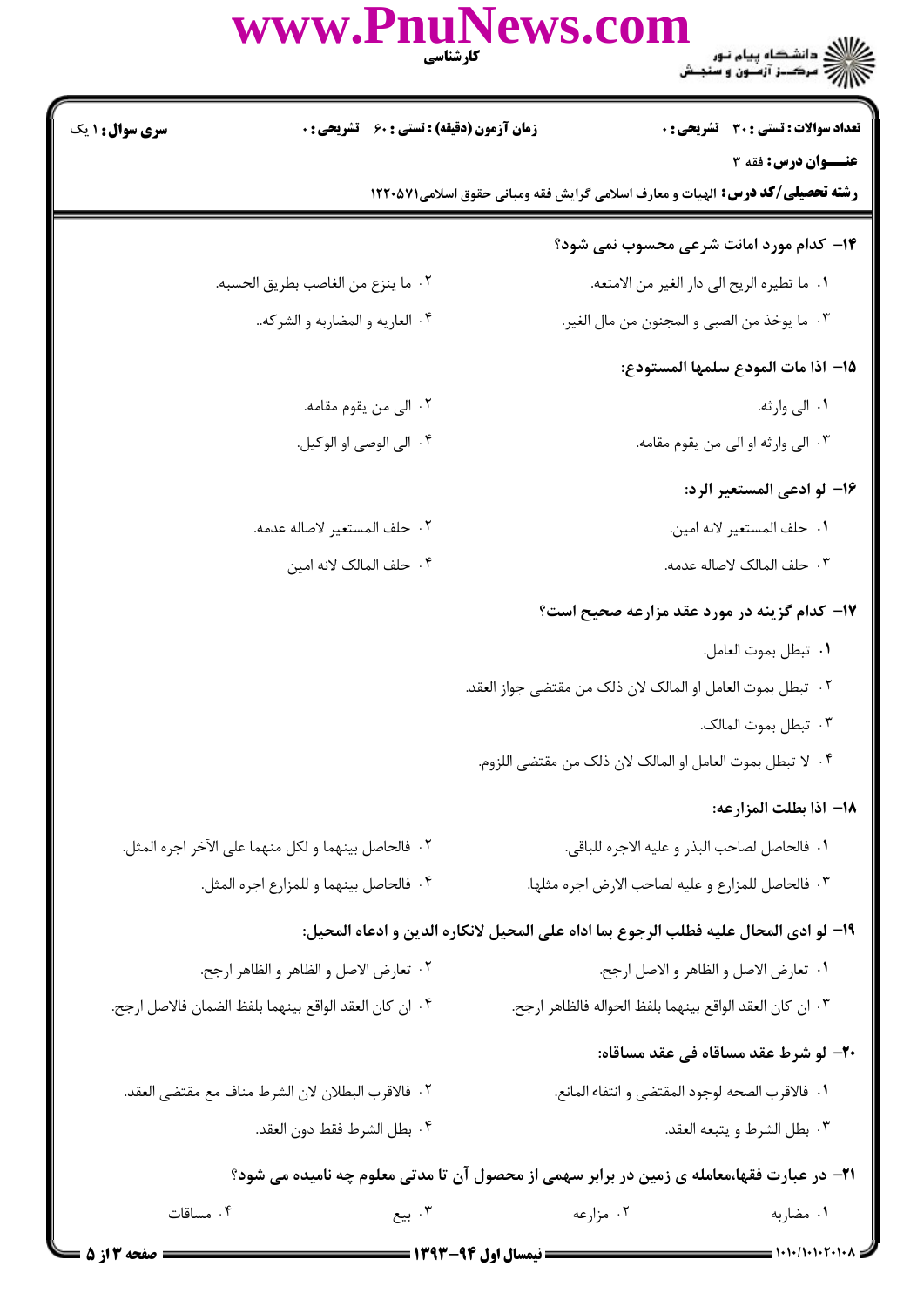|                        | WWW.PnuNews.com                                   | )<br>)))))) دانشگاه پیام نور<br>)))))) مرکبز آزمون و سنجش                                                  |
|------------------------|---------------------------------------------------|------------------------------------------------------------------------------------------------------------|
| <b>سری سوال : ۱ یک</b> | زمان آزمون (دقیقه) : تستی : 60 ٪ تشریحی : 0       | <b>تعداد سوالات : تستی : 30 ٪ تشریحی : 0</b>                                                               |
|                        |                                                   | عنــوان درس: فقه 3<br><b>رشته تحصیلی/کد درس:</b> الهیات و معارف اسلامی گرایش فقه ومبانی حقوق اسلامی۱۲۲۰۵۷۱ |
|                        |                                                   | ٢٢- با توجه به تعريف عقد اجاره: ّهى العقد على تملك المنفعه المعلومه بعوض معلوم ّكدام گزينه صحيح است؟       |
|                        |                                                   | ٠١. فالعقد بمنزله الجنس و خرج بتعلقه بالمنفعه البيع دون الصلح و الوصيه.                                    |
|                        |                                                   | ٢٠- فالعقد بمنزله الجنس و خرج بتعلقه بالمنفعه البيع و الصلح المتعلق بالاعيان وبالعوض الوصيه بالمنفعه.      |
|                        |                                                   | ٠٣ لا يشمل التعريف سائر العقود.                                                                            |
|                        |                                                   | ۰۴ لا يشمل التعريف الصلح و الوصيه.                                                                         |
|                        |                                                   | ٢٣- لو عبر بالبيع و نوى الاجاره فان اورده على العين:                                                       |
|                        | ٢. صح لافادته نقل المنفعه و هو مقتضى الاجاره.     | ٠١. بطل لافادته نقل العين و هو مناف للاجاره.                                                               |
|                        | ۰۴ ففي الصحه وجهان و الاصح الجواز.                | ٠٣ ففي الصحه وجهان و الاصح المنع.                                                                          |
|                        |                                                   | ۲۴- در صورت فوت موجر یا مستاجر،حکم عقد اجاره کدام است؟                                                     |
|                        |                                                   | ٠١. تبطل الاجاره بالموت سواء في ذلك موت الموجر و المستاجر                                                  |
|                        |                                                   | ٢.  تبطل الاجاره بالموت كما يقتضيه جواز العقد                                                              |
|                        |                                                   | ٠٣ لا تبطل الاجاره بالموت و لو كان العين موقوفه.                                                           |
|                        |                                                   | ۰۴ لا تبطل الاجاره بالموت الا ان تكون العين موقوفه                                                         |
|                        |                                                   | ۲۵- کدام گزینه در مورد عقد اجاره نادرست است؟                                                               |
|                        | ٠٢ لا يضمن المستاجر العين الا بالتعدي او التفريط. | ٠١ كل ما يصح الانتفاع به مع بقاء عينه تصح اعارته و اجارته.                                                 |
|                        | ۰۴ و لو تعقبها البيع بطلت.                        | ٠٣ عذر المستاجر لا يبطلها.                                                                                 |
|                        |                                                   | ۲۶- اشتراط ضمان و خیار در عقد اجاره چه حکمی دارد؟                                                          |
|                        |                                                   | ٠١. يجوز اشتراط الضمان و الخيار لعموم "المومنون عند شروطهم".                                               |
|                        |                                                   | ٢. اشتراط الخيار لهما و لاحدهما فسد العقد لفساد الشرط .                                                    |
|                        |                                                   | ٠٣ يجوز اشتراط الخيار لهما و لاحدهما لعموم "المومنون عند شروطهم".                                          |
|                        |                                                   | ۰۴ لا يجوز اشتراط الخيار و الضمان لفسادهما من حيث مخالفتهما للمشروع و مقتضى الاجاره.                       |
|                        |                                                   | ٢٧- حكم تعليق وكالت وتعليق تصرف كدام است؟                                                                  |
|                        | ٢. فلو علقت على شرط يصح و لايصح تعليق التصرف.     | ٠١. فلو علقت على شرط لم يصح و يصح تعليق التصرف.                                                            |
|                        | ۰۴ لم يصح تعليق التصرف و كذا الوكاله.             | ٠٣ يصح تعليق التصرف و كذا الوكاله.                                                                         |